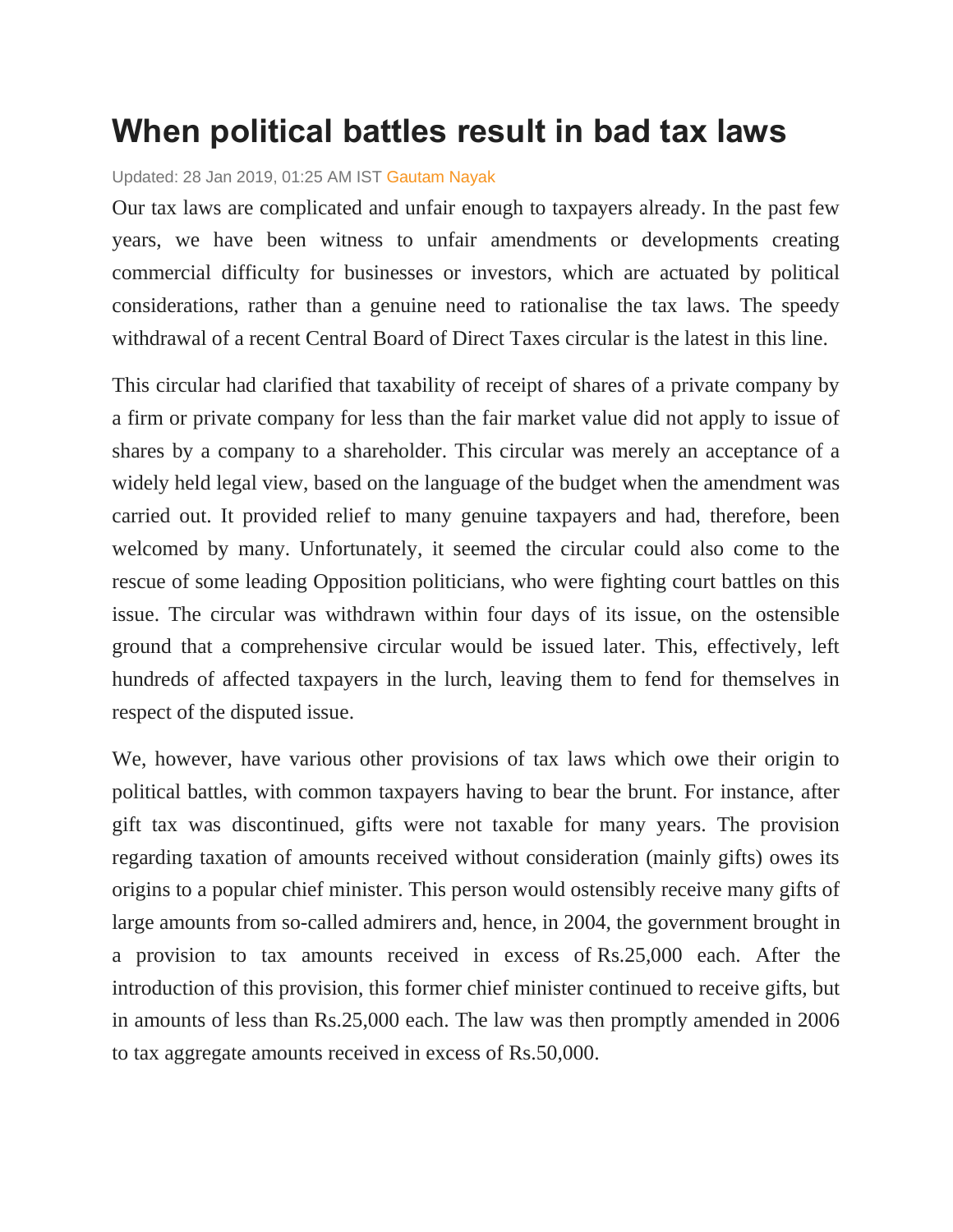The amended law now requires all taxpayers to pay tax not only on amounts received in excess of Rs.50,000, but also on deemed gifts, i.e. receipt of certain assets for less than their fair market value. This has led to an enormous amount of litigation for a large number of taxpayers, on what is the fair market value of certain assets, and on the applicability of the provisions to various situations, such as partition of an HUF (Hindu Undivided Family), distribution by a trust, receipt of rights shares from a company, etc. For all of this, taxpayers have to thank the battle between the political party then in power and this chief minister!

Similar was the situation regarding the provision for taxation of a private company on share premium received by it in excess of fair market value of the shares. This provision was introduced in 2012, ostensibly to restrain the son of a former chief minister. Some companies floated by him were alleged to have received more than Rs.3,000 crore from several companies for issue of shares at a very high premium, in exchange for benefits that his father's government gave in the form of land allotments, irrigation contracts and infrastructure projects.

Similarly, a former Union minister from another state was alleged to have received bribes of Rs.550 crore from a foreign company for grant of licences by receipt of huge premium for allotment of shares in his brother's media company. The law was then amended in 2012 to tax the premium received by a company in excess of the fair market value of the shares.

Today, this provision is causing immense grief to innumerable genuine businesses, in particular, start-ups. As if raising capital to fund a fledgling idea is not difficult enough, start-ups now also have to deal with a tax officer, who has no commercial understanding of a business, let alone fund-raising. In most cases, huge tax demands are raised on start-ups on the ground that the large premium charged by start-ups is not justified, effectively destroying the business. It is not just start-ups that are affected, even large wholly-owned subsidiaries of foreign companies face the same problem.